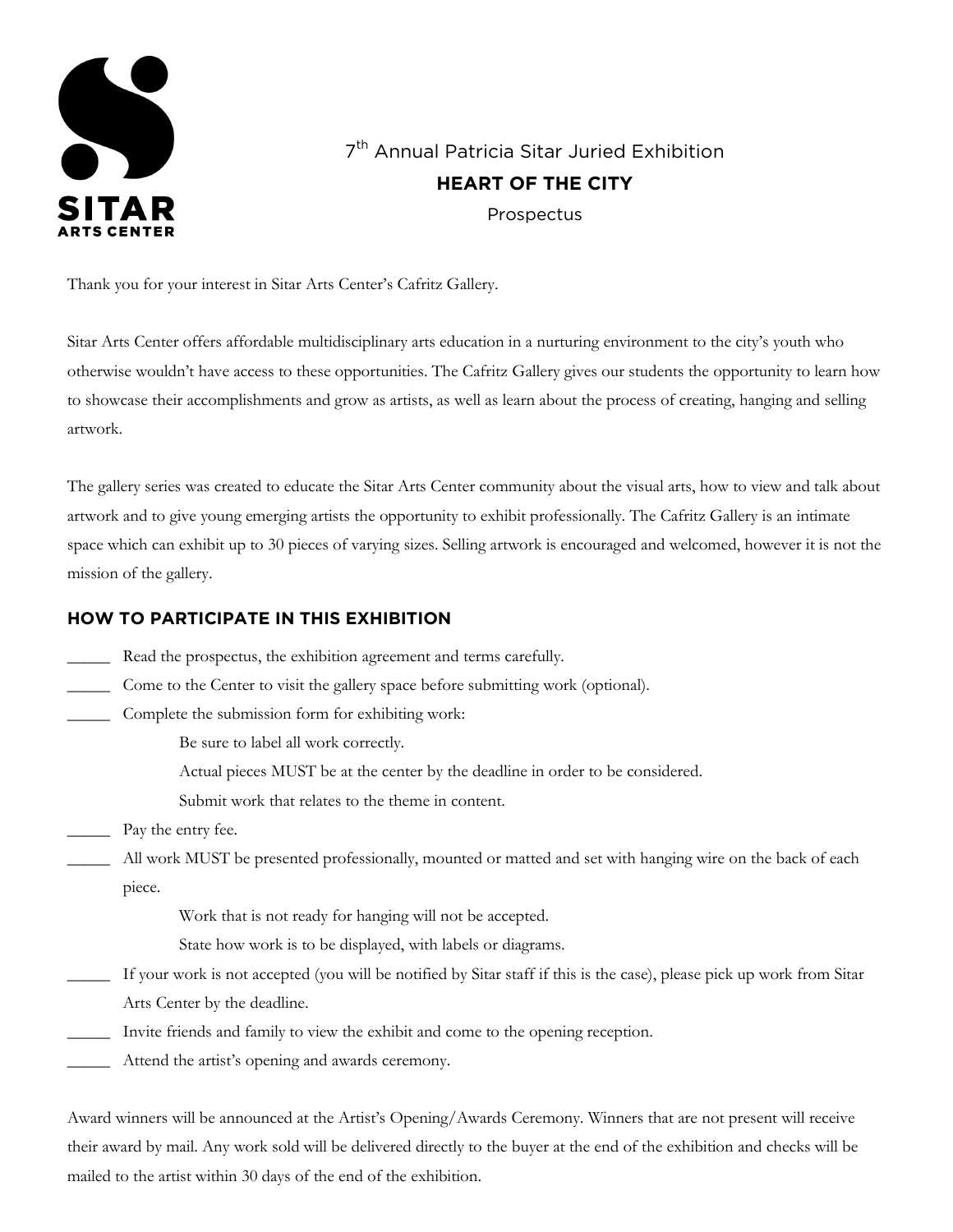

7<sup>th</sup> Annual Patricia Sitar Juried Exhibition

# **HEART OF THE CITY**

Prospectus

### **GALLERY RESPONSIBILITIES**

- Regular gallery hours are Monday Thursday 5:00pm 7:00pm, Friday 5:00pm 6:00pm and Saturday 11:00am 1:00pm.
- Installation will be done by Sitar staff and volunteers. The artist/owner may be involved whenever necessary.
- The announcements for all exhibitions will have a uniform design and high quality production. Sitar Arts Center will be responsible for the costs of the exhibition announcement and postage.
- Sitar Arts Center will provide an invitation that will be sent via e-mail to the artist/owner and Sitar affiliates for promotional purposes. The artist/owner can use this and other Sitar materials to publicize the exhibition.
- Food and beverage for the opening reception will be provided by Sitar Arts Center.
- A timeline for exhibition preparations will be provided upon the invitation to exhibit.

# **ARTIST/OWNER RESPONSIBILITIES**

- The artist/owner will provide a listing of all works, with insurance value for a loan agreement, prior to delivery of works.
- The artist/owner will provide Sitar Arts Center with professionally presented work that meets the quality of the proposal. All work must be ready for hanging and delivered by the exhibitor.
- Sitar Arts Center is not responsible for the shipping of artwork to and from the Center. Packaging and delivery are at the expense of the artist/owner.
- The artist/owner provides Sitar Arts Center with high quality images suitable for reproduction for the announcement and press release. The artist/owner will be required to install unusually presented or site-specific work.
- The artist/owner agrees to meet all deadlines.
- Insurance coverage for art works in exhibitions will be provided by the artist/owner.
- The artist/owner will provide their personal contact list information regarding the gallery exhibition, opening, and notify Sitar Arts Center regarding attendees of events related to the exhibit.
- Sitar Arts Center has the right to exclude any artwork that has any inappropriate content as related to educational value of children under the age of 18.
- Sitar Arts Center agrees to provide a space and an opportunity for the artist to show his/her artwork. However, it is the responsibility of the artist/owner to do additional promoting of the exhibition and contact friends, family and associates to attend the reception and view works during the entirety of the exhibit.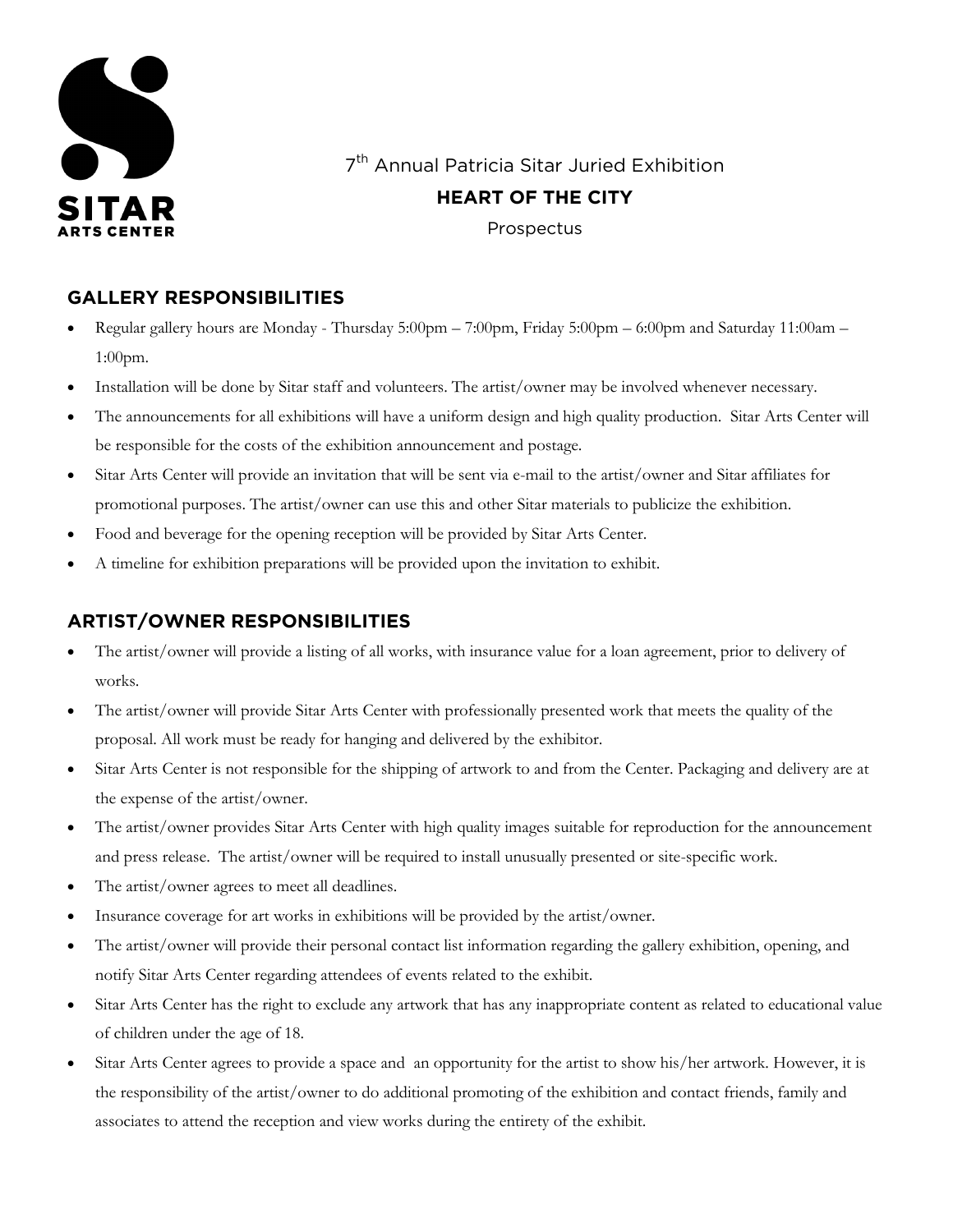

7<sup>th</sup> Annual Patricia Sitar Juried Exhibition **HEART OF THE CITY** Prospectus

### **THEME – HEART OF THE CITY**

What is your perspective on city living? What are your fondest memories, moments or favorite landmarks? This call to art is open to all forms of artistic expression that represent images or views of living in the city, the people and places within the city; past or present. Any city can be used for inspiration. Multimedia combined with creative writing will also be accepted with visible images. Work must have been created within the last five years. The works will be judged on aesthetic quality, craftsmanship, composition and relation to theme.

### **SPECIFICATIONS**

- Work must be created by the artist stated on the work.
- Images must be appropriate for school-aged children.
- 2D and 3D art.
- Mediums accepted are photography, painting, mixed media, drawing, digital art.
- No video, film, installation or performance art.

# **DROP OFF DATES**

October 17 - 21, 12:00 PM – 4:30 PM | October 22, 12:00 PM – 2:00 PM

### **SIZE LIMITATIONS**

Three dimensional works should not exceed 5'H x 3'D, and should not have any potentially dangerous or hazardous parts. All two dimensional works must be able to be hung with our hanging system. Work must be wired in the back, holes will not be put into the walls to hang artwork.

# **SUBMISSION COSTS**

# **CURRENT SITAR MEMBERS**

# **NON – SITAR MEMBER**

Youth & Young Adult: Ages 10 – 15: Free up to three pieces Youth & Young Adult: Ages 10 – 15: \$5 up to two pieces *(parents must sign entry form)*

Adults and volunteers: Ages 16 & over: \$5 unlimited pieces

 *(parents must sign entry form)*

Adult: Ages 16 & over \$10 up to two pieces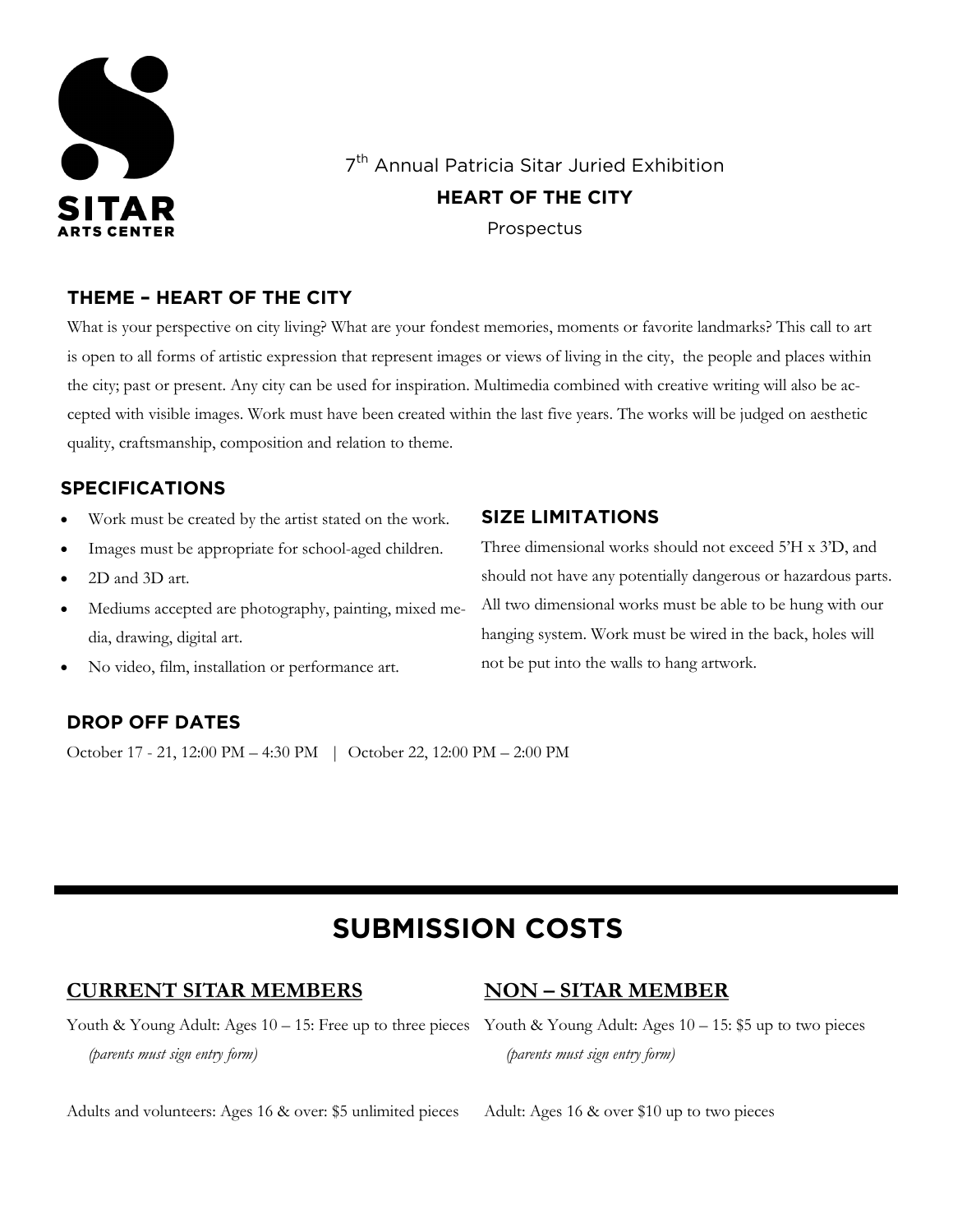

7<sup>th</sup> Annual Patricia Sitar Juried Exhibition

**HEART OF THE CITY**

Prospectus

# **JURY ACCEPTANCE**

*Please note - All work may not be chosen.*

- All work will be reviewed by the initial jury to determine entry into exhibit.
- Actual work MUST be delivered to Sitar Arts Center by the deadline to be considered.
- Initial jury is based on appropriate content, relation to theme and presentation.
- Work not chosen must be picked up by November 1, 2016.

For pick up times, please make an appointment.

### **FINAL JURY**

All works on exhibit will be eligible for the final jury. Work will be judged on a point based system by jurors; see juror biographies for more information.

Final jury will be in two categories: *Category type is determined by age of participant when work is submitted.*

| <u>Youth: Ages 10 - 15</u>                             |                    |
|--------------------------------------------------------|--------------------|
| $1st$ Prize \$50                                       | $2nd Prize$ \$25   |
| Young Adult $16 - 21$                                  |                    |
| $1st$ Prize $$100$                                     | $2nd$ Prize $$50$  |
| Adult: Ages 22 and up                                  |                    |
| 1st Prize \$200, and solo exhibit at Sitar Arts Center | $2nd$ Prize $$100$ |

### **EXHIBITION**

Chosen works will be on exhibit from October 24 – December 2, 2016. Work does not have to be for sale, but sale prices are encouraged.

### **OPENING RECEPTION AND AWARDS CEREMONY**

Thursday November 3, 2016 at 6:30pm.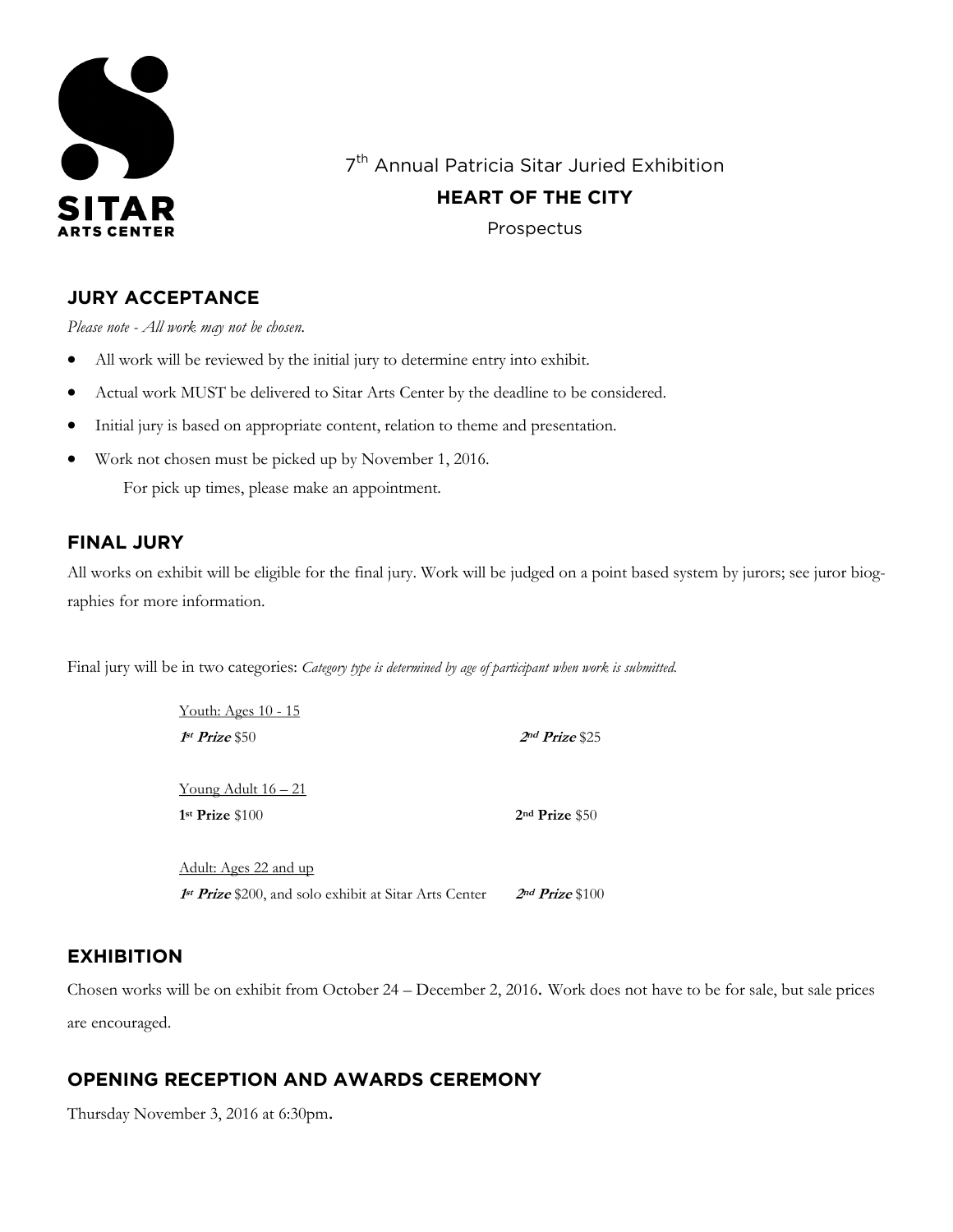

## **EXHIBITION AGREEMENT AND TERMS AND CONDITIONS**

 The works listed are hereby loaned by the artist/owner for exhibition in the gallery and are warranted by the artist/owner to be his/her own original creation or his/her unencumbered property.

 The artist/owner agrees to produce and deliver listed works to the gallery by the specified date(s), at the artist's/owner's expense and agrees that the listed title, size, medium, price (sales listing), and insurance value are correct.

 The artist/owner agrees to write the artist's/owner's name, title of work, and hanging instructions legibly on the back of each artwork submitted.

- The artist/owner agrees to have listed works wired and ready for hanging with use of our hanging system. All works shall be structurally ready for hanging or installation for the duration of the exhibition.
- Works not ready for hanging or display will not be included in the exhibition and will need to be picked up by the artist/owner before the end of the first week of the beginning of the exhibition. Works not retrieved will incur a \$50 storage fee.
- The artist/owner agrees to provide the gallery background information, current resume, and artist statement, which the gallery agrees to have available during the exhibition.
- Shipping to and from the gallery is the responsibility of the artist/owner. There will be a storage fee of \$50 incurred for each item left after the specified pick-up time/day. After 30 (thirty) days any artwork not picked up will become the property of Sitar Arts Center.
- Sitar Arts Center has the right to exclude any artwork that has any inappropriate content as related to the educational value of children under the age of 18.
- Sitar Arts Center is not responsible for any damages that may occur. The artist/owner shall retain insurance to cover any damages.
- Sitar Arts Center will immediately report to the artist/owner any damages to work in the exhibition.
- Materials used to promote the exhibit will be in the form of press release, internal advertising, and external marketing, invitations to workshops and exhibit openings, and promotion on the website.
- Sitar Arts Center agrees to provide a space and opportunity for the artist to show his/her artwork. However, it is the responsibility of the artist/owner to do additional promoting of the exhibition and contact friends, family and associates to attend the reception and view works during the entirety of the exhibit.
- After the completion of any sale of work, the proceeds will be held in the trust of the gallery for the benefit of the artist/owner. The proceeds, minus commission and sales tax, will be delivered to the artist/owner within 60 days of the close of the exhibition.
- Sitar Arts Center shall retain a 20% commission and the artist/owner shall be paid 80% of the retail price, minus any sales tax, for each work sold by the gallery. Any artwork not exhibited through the gallery are not subject to commission to the gallery.
- Legal ownership of works shall pass to the buyer when the artist/owner receives payment for said works.
- Sitar Arts Center will keep up to date records regarding all transactions related to sales, and those records will be made available during regular business hours within 48 hours of the artist's request.
- The artist/owner owns the copyright to all works, including rights to reproduction. The artist/owner consents to the imaging and photographing of all loaned works and hereby grants Sitar Arts Center an unrestricted perpetual royalty free license to retain and use on a permanent basis for educational, instructional, demonstrational, promotional (including advertising), or administrative purposes the images of all artworks in any media at the discretion of Sitar Arts Center. Sitar Arts Center Gallery agrees that it does not obtain any copyright interests in the work.